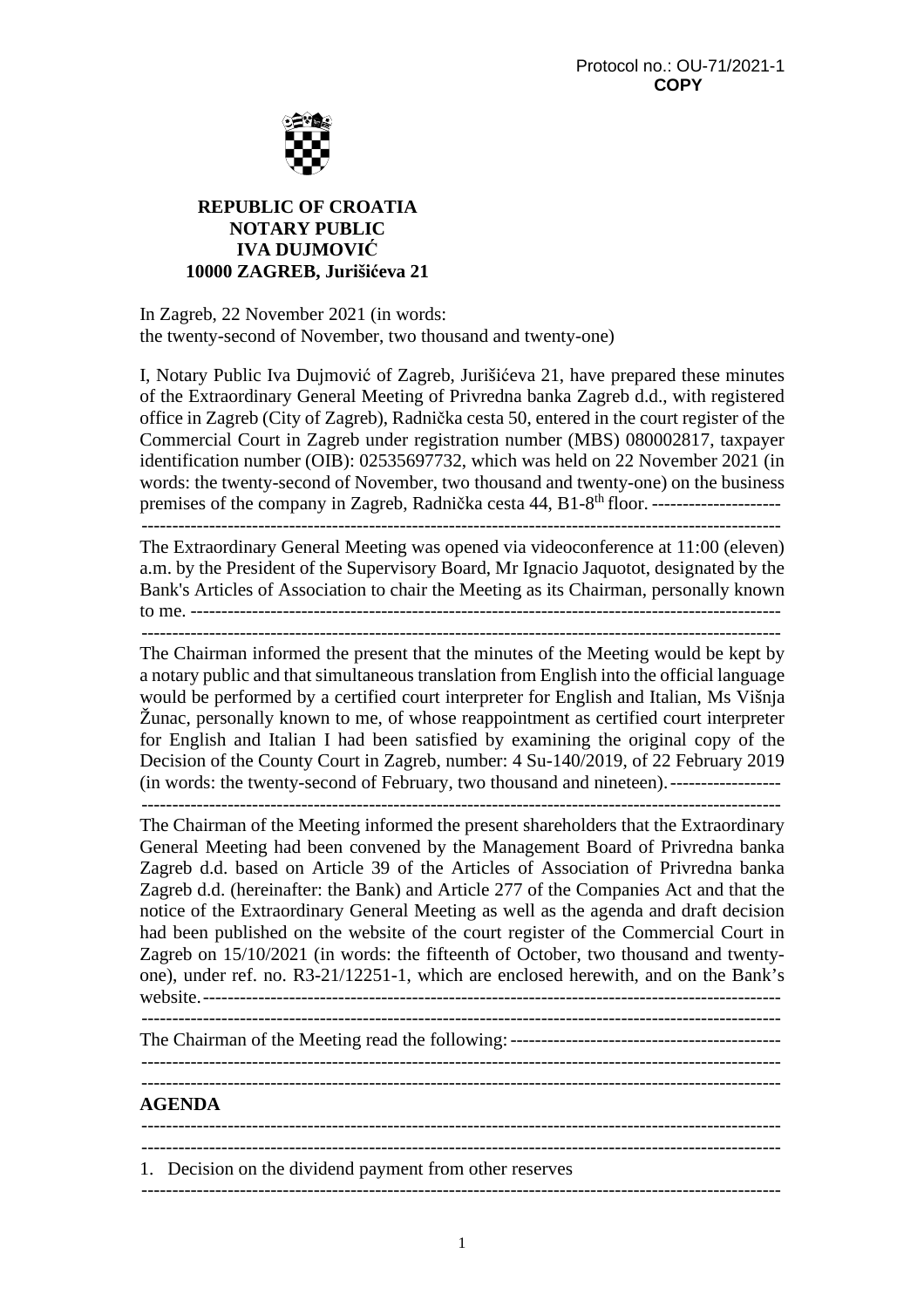Draft Decision -------------------------------------------------------------------------------------- -------------------------------------------------------------------------------------------------------- Ad 1) The Management Board and the Supervisory Board of the Bank put forward before the Extraordinary General Meeting of the Bank the proposal to adopt the following -------------------------------------------------------------------------------------------

--------------------------------------------------------------------------------------------------------

## **DECISION**

## **on the dividend payment from other reserves**

 -------------------------------------------------------------------------------------------------------- --------------------------------------------------------------------------------------------------------

- 1. Based on the Decision of the Annual General Meeting no. GM\_2\_21/2.1 of 26 (in words: the twenty-sixth of) April 2021 (in words: two thousand and twenty-one) on the allocation of the Bank's profit earned in 2020 (in words: two thousand and twenty), profit earned in the year ended on 31 (in words: the thirty-first of) December 2020 (in words: two thousand and twenty) in the amount of HRK 816,991,604.32 (in words: eight hundred and sixteen million, nine hundred and ninety-one thousand, six hundred and four kuna and thirty-two lipa) was allocated to other reserves. ------------------------------------------------------------------------------
- 2. Following the Croatian National Bank's Decision repealing the Decision on a temporary restriction of distributions (Dec. no. 239-091/09-21/BV of 27 (in words: the twenty-seventh of) September 2021 (in words: two thousand and twenty-one)), which came into force on 1 (in words: the first of) October 2021 (in words: two thousand and twenty-one) (Official Gazette 106/2021), other reserves referred to in paragraph 1 above shall be allocated as follows: -----------------------------------------
	- The amount of HRK 816,872,966.91 (in words: eight hundred and sixteen million, eight hundred and seventy-two thousand, nine hundred and sixtysix kuna and ninety-one lipa), i.e. HRK 43.53 (in words: forty-three kuna and fifty-three lipa) per share, shall be allocated for the payment of dividend to all the Bank's shareholders registered as holders of ordinary registered shares, with the exception of treasury shares, with the depository of the Central Depository and Clearing Company on the date of adoption of this Decision, when they will become entitled to dividend payment. -------------The dividend will be paid no later than thirty days from the date of adoption of this Decision. ---------------------------------------------------------------------
	- The amount of HRK 118,637.41 (in words: one hundred and eighteen thousand, six hundred and thirty-seven kuna and forty-one lipa) shall be allocated to the retained earnings.
- 3. Upon allocation of other reserves in line with paragraph 2 of this Decision, total accumulated retained earnings of the Bank amount to HRK 10,868,194,608.08 (in words: ten billion, eight hundred and sixty-eight million, one hundred and ninetyfour thousand, six hundred and eight kuna and eight lipa). -----------------------------
- 4. This Decision shall enter into force on the date of its adoption. ----------------------- ---------------------------------------------------------------------------------------------------

Explanation of the proposal: ---------------------------------------------------------------------

In connection with the Croatian National Bank's Decision repealing the Decision on a temporary restriction of distributions (OG 106/2021), which entered into force on 1 (in words: the first of) October 2021 (in words: two thousand and twenty-one), the Management Board and the Supervisory Board of the Bank established the draft Decision on the dividend payment from other reserves in the amount of HRK 816,872,966.91 (in words: eight hundred and sixteen million, eight hundred and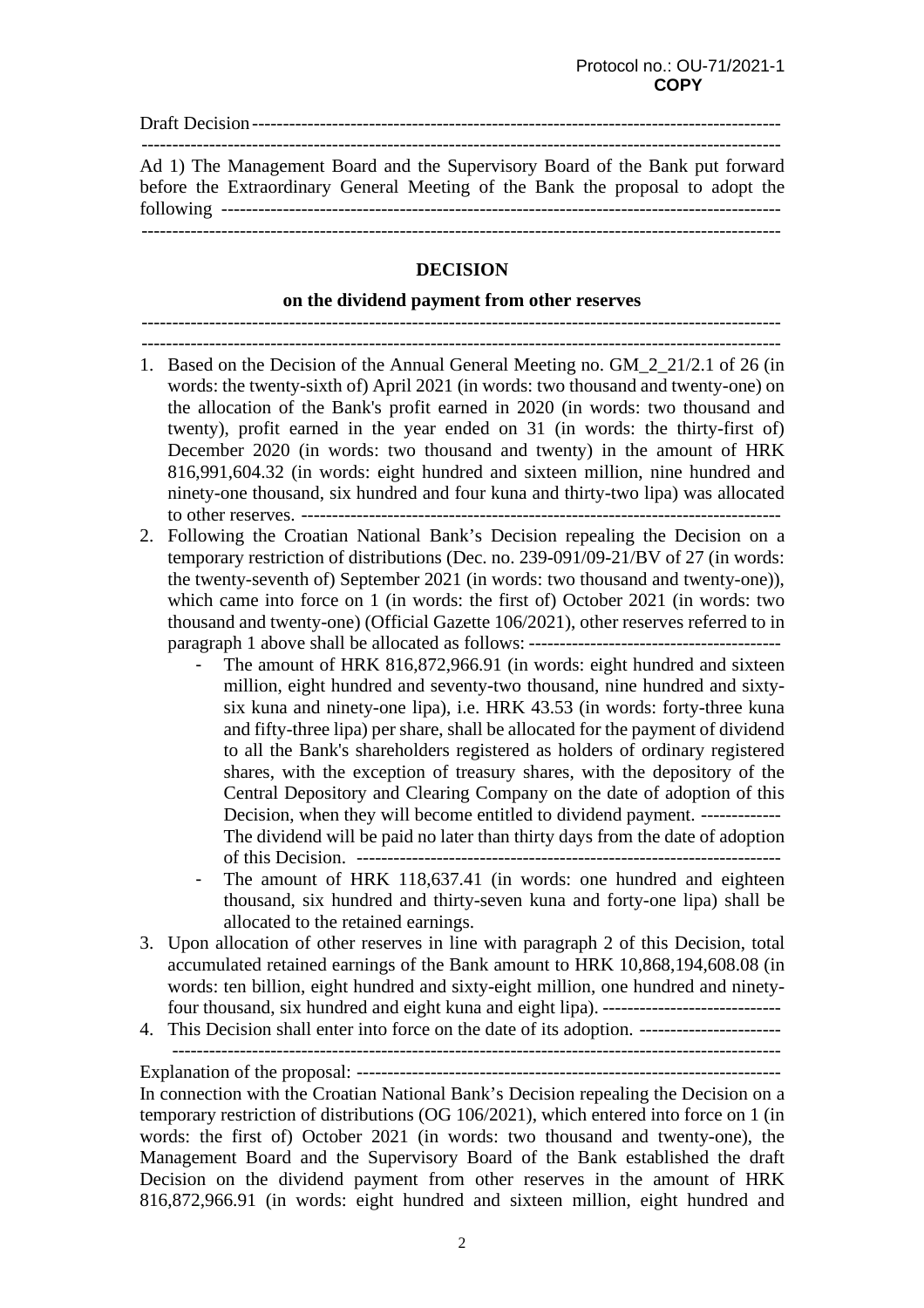seventy-two thousand, nine hundred and sixty-six kuna and ninety-one lipa), i.e. HRK 43.53 (in words: forty-three kuna and fifty-three lipa) per share, which Decision is submitted to the Extraordinary General Meeting of the Bank for adoption. -------------- --------------------------------------------------------------------------------------------------------

The Chairman of the General Meeting informed the present that the notice of the Extraordinary General Meeting notified the shareholders of the possibility for the shareholders to participate and cast a vote by remote electronic communication in line with Article 62 of the Articles of Association of Privredna banka Zagreb d.d. and of the obligations of the shareholders who intend to participate in the General Meeting by electronic means and the minimum technical preconditions.-------------------------------- --------------------------------------------------------------------------------------------------------

The material for the Extraordinary General Meeting of the Bank, serving as basis for the adoption of the published decision, will be made available from the day of the notice of the Bank's Extraordinary General Meeting, on the premises of the Bank, Zagreb, Radnička cesta 44, B1-8A, on working days from 10 (in words: ten) to 12 (in words: noon) and on the website of the Bank. If a quorum stipulated by the Articles of Association of Privredna banka Zagreb d.d. is not constituted at this Extraordinary General Meeting, then the Extraordinary General Meeting will be held on 23 (in words: the twenty-third of) November 2021 (in words: two thousand and twenty-one), at the same location, beginning at the same time, and the Agenda of the meeting will remain

the same. --------------------------------------------------------------------------------------------

 -------------------------------------------------------------------------------------------------------- The Chairman of the Extraordinary General Meeting established that the Extraordinary General Meeting was attended by the members of the Management Board via videoconference due to epidemiological measures introduced on account of the Covid-19 virus pandemic. --------------------------------------------------------------------------------- --------------------------------------------------------------------------------------------------------

The Chairman of the Extraordinary General Meeting established that the Company has a share capital of HRK 1,907,476,900.00 (in words: one billion, nine hundred and seven million, four hundred and seventy-six thousand and nine hundred kuna), divided into 19,074,769 (in words: nineteen million, seventy-four thousand and seven hundred and sixty-nine) shares carrying the right to 19,074,769 (in words: nineteen million, seventyfour thousand and seven hundred and sixty-nine) votes. The Bank holds 309,022 (in words: three hundred and nine thousand and twenty-two) shares carrying the right to 309,022 (in words: three hundred and nine thousand and twenty-two) votes, but this right is currently dormant. ------------------------------------------------------------------------ --------------------------------------------------------------------------------------------------------

The Chairman furthermore established that the Extraordinary General Meeting of the Bank was attended by a shareholder, i.e. the proxy of the shareholder having a total of 18,591,522 (in words: eighteen million, five hundred and ninety-one thousand and five hundred and twenty-two) shares carrying the right to 18,591,522 (in words: eighteen million, five hundred and ninety-one thousand and five hundred and twenty-two) votes, which makes 97.47% (in words: ninety-seven point forty-seven percent) of the total share capital of the Bank and 99.07% (in words: ninety-nine point zero seven percent) of the Bank's share capital carrying voting rights, and that the Extraordinary General Meeting was to adopt decisions by a majority vote (simple majority). -------------------- --------------------------------------------------------------------------------------------------------

The Chairman of the Meeting established that the conditions from the Articles of Association of the Bank were met for this Extraordinary General Meeting to bring valid decisions because quorum requires the presence of shareholders or their proxies holding at least 50.00% (in words: fifty percent) of votes in the company. -------------------------

--------------------------------------------------------------------------------------------------------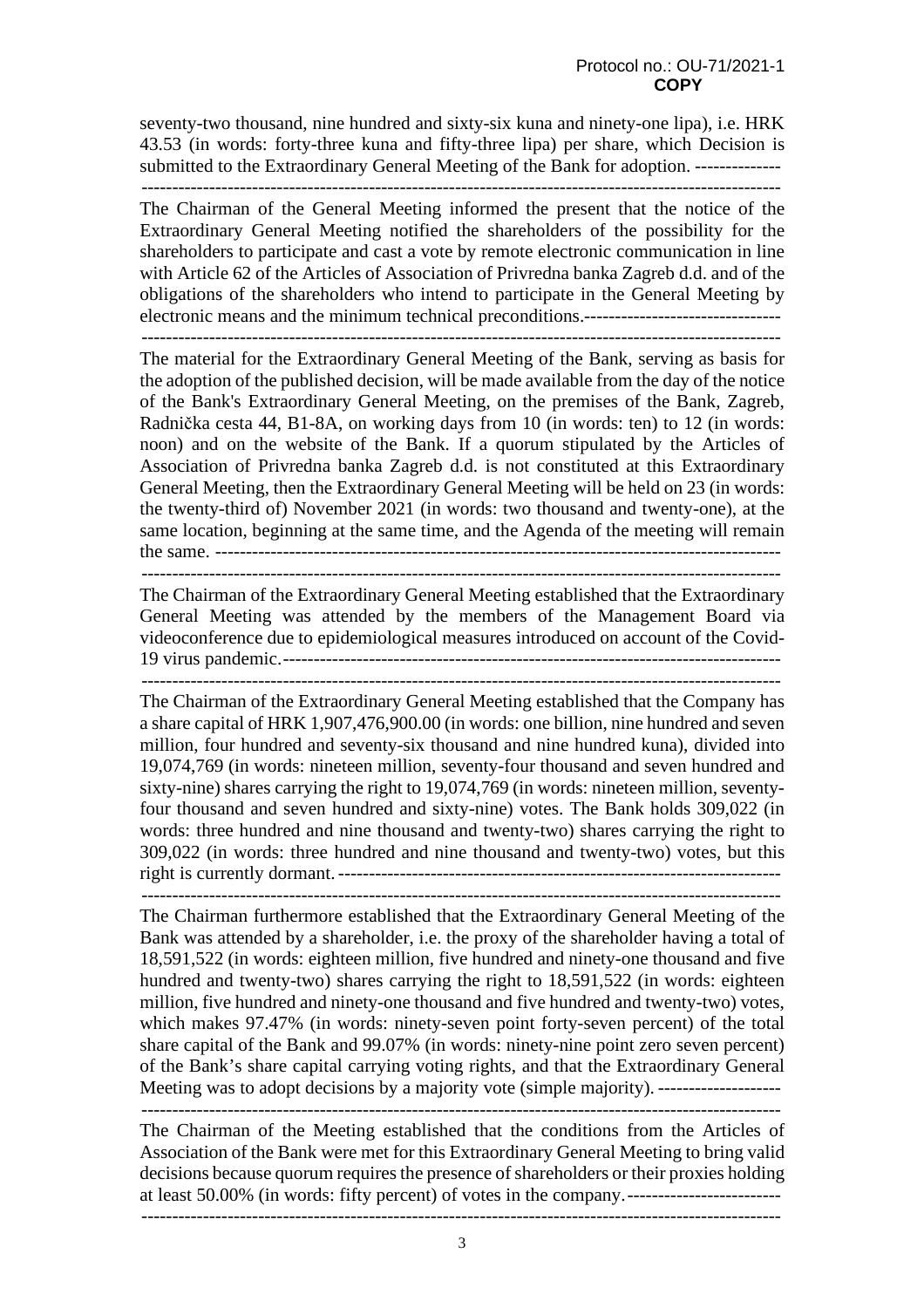**Ad 1)** 

--------------------------------------------------------------------------------------------------------

The Chairman of the EGM invited the shareholder to vote on the agenda item of the Extraordinary General Meeting by selecting "FOR", "AGAINST" or "ABSTAINED" and established that voting on the agenda item would be closed after 60 (in words: sixty) seconds.---------------------------------------------------------------------------------------------

After the voting was closed, the Chairman of the EGM was invited to read the votes from the screen in the conference room where the EGM was being held and to disclose the data on the number of votes "for"; "against", and "abstained". ----------------------- --------------------------------------------------------------------------------------------------------

The Chairman of the Meeting established that a total of 18,591,522 (in words: eighteen million, five hundred and ninety-one thousand and five hundred and twenty-two) valid votes were cast for the Decision on the dividend payment from other reserves, while there were no votes against or abstentions. ----------------------------------------------------

--------------------------------------------------------------------------------------------------------

The Chairman established that the votes cast on the Decision on the dividend payment from other reserves represented 18,591,522 (in words: eighteen million, five hundred and ninety-one thousand and five hundred and twenty-two) shares on the basis of which valid votes were cast and a share capital of HRK 1,859,152,200.00 (in words: one billion, eight hundred and fifty-nine million, one hundred and fifty-two thousand, and two hundred kuna), which votes made up 100.00% (in words: one hundred percent) of the represented votes and the represented share capital of the Bank and 97.47% (in words: ninety-seven point forty-seven percent) of total votes and the total share capital of the Bank. -----------------------------------------------------------------------------------------

The Chairman of the EGM established that the EGM passed by a majority of votes the Decision on the dividend payment from other reserves, as published. --------------------------------------------------------------------------------------------------------

After considering the agenda item, the Chairman of the Meeting thanked the present shareholder and the Management Board of the Bank for their participation in the work of the Meeting and closed the Meeting at 11:10 (in words: eleven ten). ------------------

 -------------------------------------------------------------------------------------------------------- Internal minutes were signed by the Executive Director of the General Secretariat Office, Ms Kitica Mioč. ---------------------------------------------------------------------------

I confirm that the minutes were read prior to their signing in accordance with Article 69, par. 1, item 5 of the Notaries Public Act. -------------------------------------------------- --------------------------------------------------------------------------------------------------------

Three copies of the deed have been issued, two for the Company and one for the court register. ----------------------------------------------------------------------------------------------

> Notary public Iva Dujmović, sgd.

Enclosed with the Minutes is the following: --------------------------------------------------- Notice of the Extraordinary General Meeting of Privredna banka Zagreb d.d.

published on the website of the court register of the Commercial Court in Zagreb, dated 15/10/2021 (in words: the fifteenth of October, two thousand and twenty-one) ---------------------------------------------------------------------------------------------------